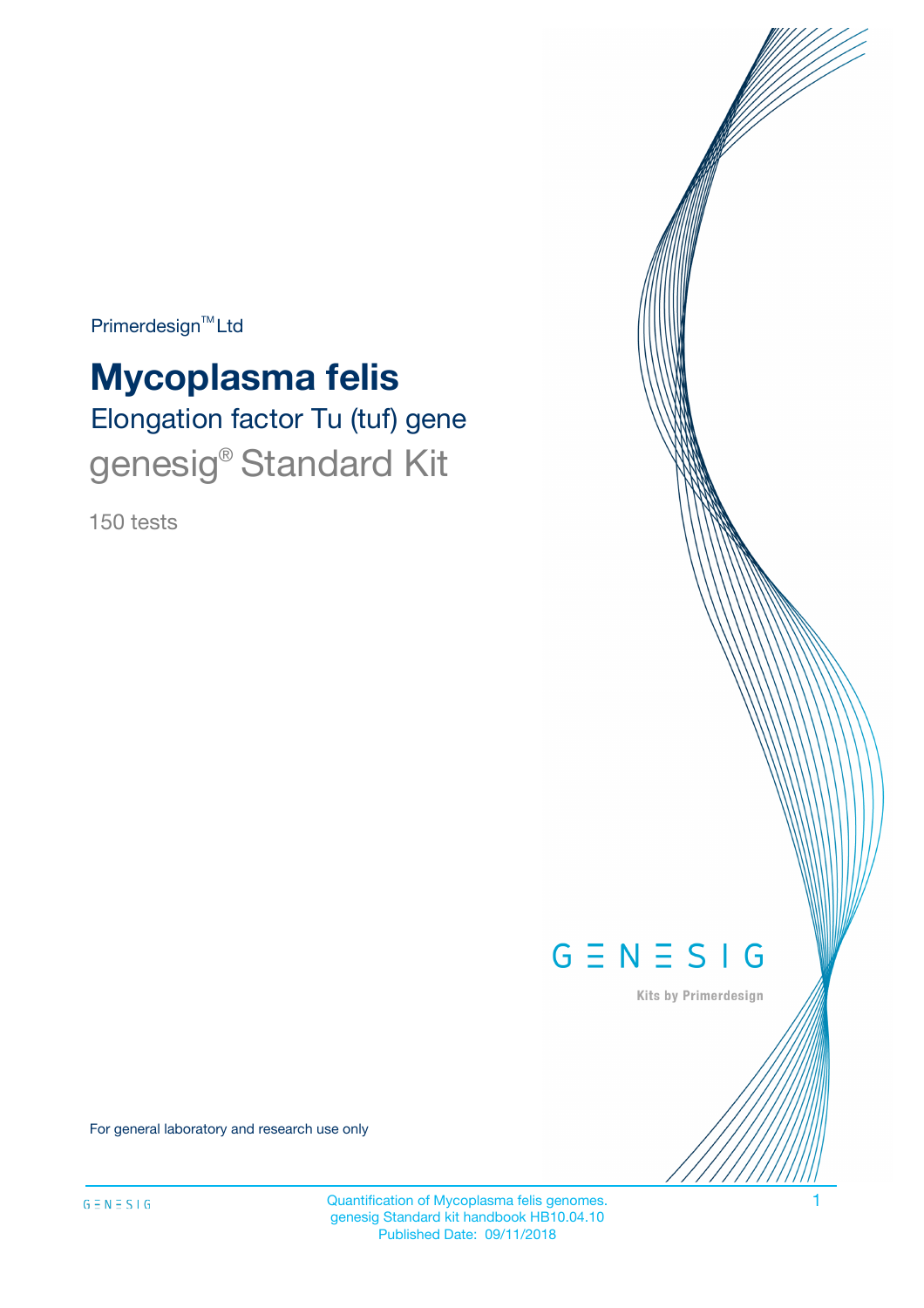## Introduction to Mycoplasma felis

Mycoplasmas are important Gram negative, aerobic, pathogenic microrganisms that have been isolated from many animal species. They are members of the class Mollicutes, which contains approximately 200 known species. Mycoplasma felis is a common parasite of cats and usually located in the upper respiratory and lower genital tract. It can be carried asymptomatically but can lead to conjunctivitis, respiratory disease and polyarthritis in cats, as well as pneumonitis in horses.

M. felis can be isolated from the conjunctiva of both normal cats and those with conjunctivitis. On the onset of the infection, unilateral conjunctivitis may be observed with the opposite eye often becoming affected within 7-14 days. Early in the disease the affected eye produces a serous discharge and may show signs of swelling of the conjunctiva, hyperaemia and uncontrolled spasms or twitching of the eyelid. As infection progresses the amount of discharge increases, becoming more mucoid, possibly containing puss, and the conjunctival swelling becomes more severe. In some cases the ocular discharge may adhere to the conjunctiva and appear as a pseudomembrane and papillary hypertrophy of the conjunctiva may occur.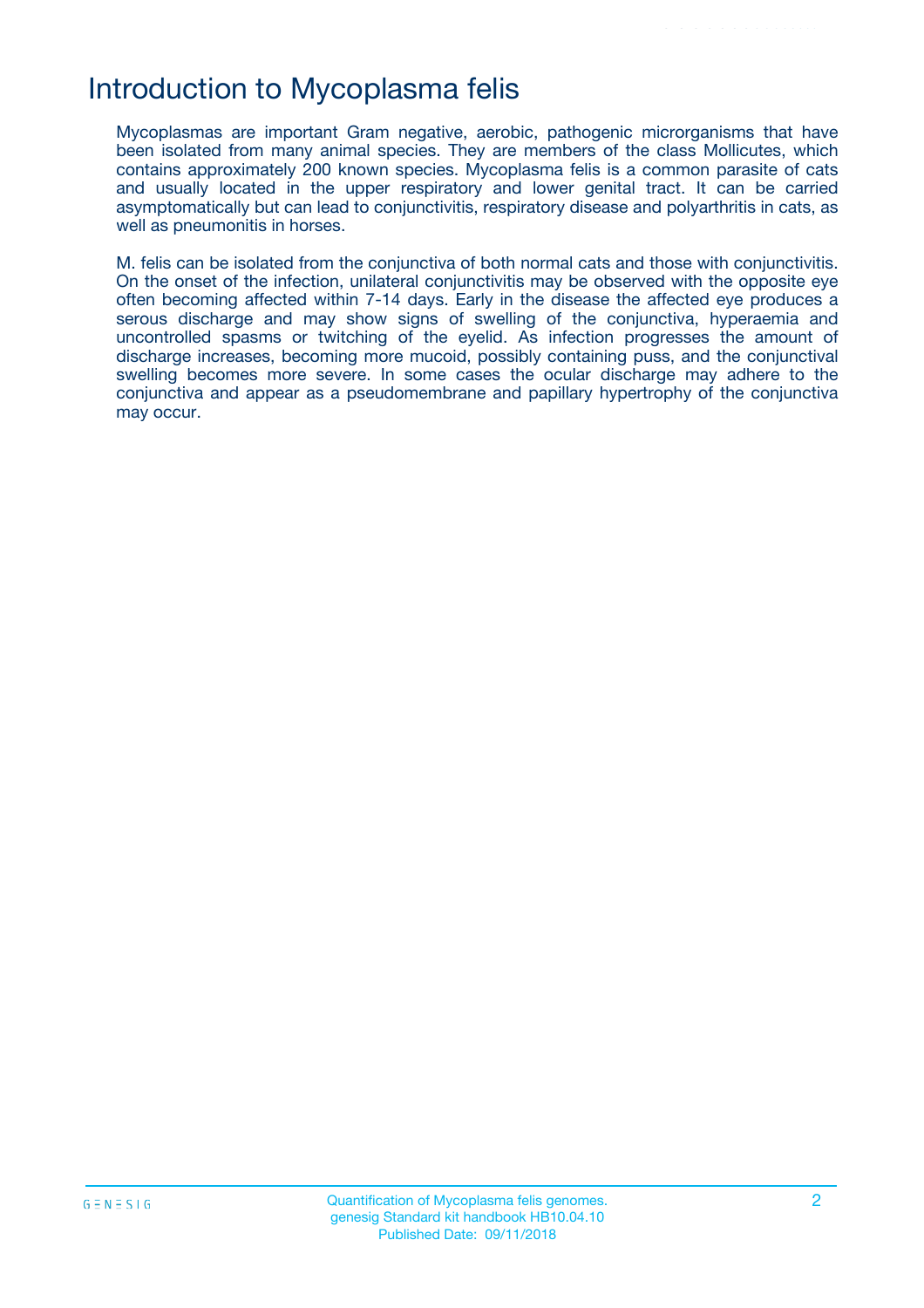# **Specificity**

The Primerdesign genesig Kit for Mycoplasma felis (M.felis) genomes is designed for the in vitro quantification of M.felis genomes. The kit is designed to have a broad detection profile. Specifically, the primers represent 100% homology with over 95% of the NCBI database reference sequences available at the time of design.

The dynamics of genetic variation means that new sequence information may become available after the initial design. Primerdesign periodically reviews the detection profiles of our kits and when required releases new versions.

Our kit for Mycoplasma felis has been designed for the specific and exclusive in vitro quantification of Mycoplasma felis. The primers and probe sequences in this kit have 100% homology with over 95% of reference sequences in the NCBI database based on a comprehensive bioinformatics analysis.

If you require further information, or have a specific question about the detection profile of this kit then please send an e.mail to enquiry@primerdesign.co.uk and our bioinformatics team will answer your question.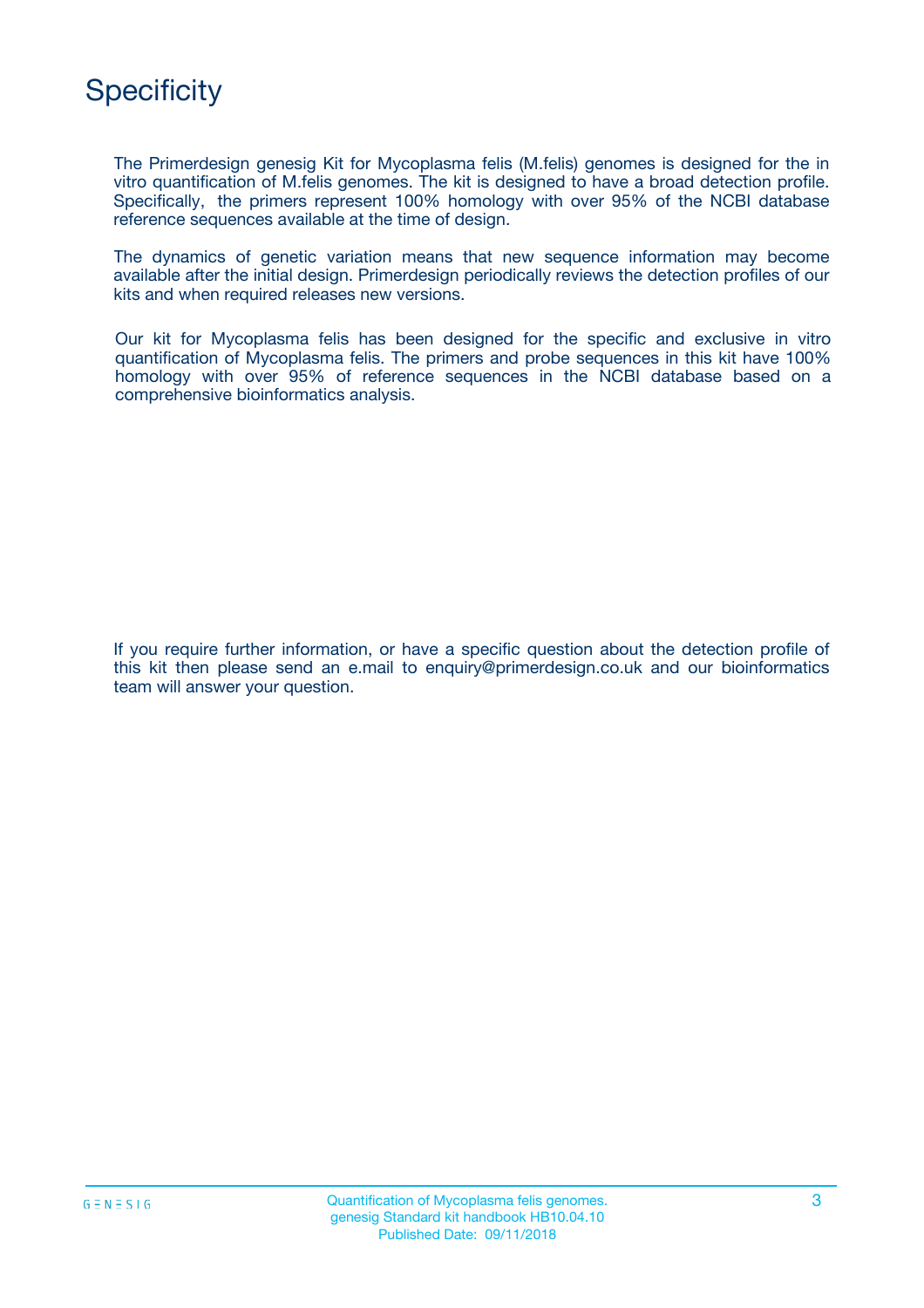# Kit contents

- **M.felis specific primer/probe mix (150 reactions BROWN)** FAM labelled
- **M.felis positive control template (for Standard curve RED)**
- **RNase/DNase free water (WHITE)** for resuspension of primer/probe mixes
- **Template preparation buffer (YELLOW)** for resuspension of positive control template and standard curve preparation

# Reagents and equipment to be supplied by the user

#### **Real-time PCR Instrument**

#### **Extraction kit**

This kit is recommended for use with genesig Easy DNA/RNA extraction kit. However, it is designed to work well with all processes that yield high quality RNA and DNA with minimal PCR inhibitors.

#### **oasig**TM **lyophilised or Precision**®**PLUS 2X qPCR Master Mix**

This kit is intended for use with oasig or PrecisionPLUS2X qPCR Master Mix.

**Pipettors and Tips**

**Vortex and centrifuge**

**Thin walled 1.5 ml PCR reaction tubes**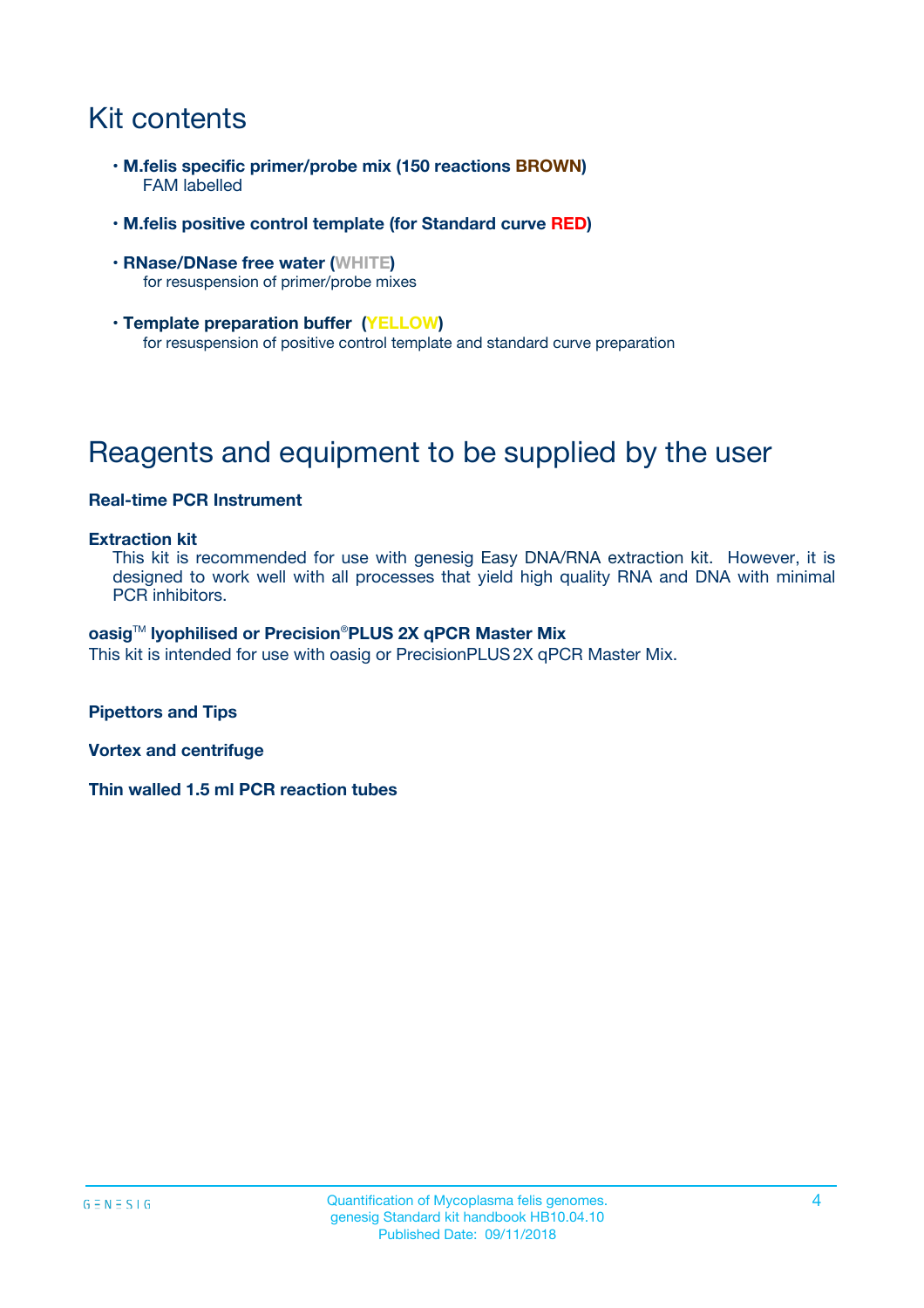### Kit storage and stability

This kit is stable at room temperature but should be stored at -20ºC on arrival. Once the lyophilised components have been resuspended they should not be exposed to temperatures above -20°C for longer than 30 minutes at a time and unnecessary repeated freeze/thawing should be avoided. The kit is stable for six months from the date of resuspension under these circumstances.

If a standard curve dilution series is prepared this can be stored frozen for an extended period. If you see any degradation in this serial dilution a fresh standard curve can be prepared from the positive control.

Primerdesign does not recommend using the kit after the expiry date stated on the pack.

### Suitable sample material

All kinds of sample material suited for PCR amplification can be used. Please ensure the samples are suitable in terms of purity, concentration, and DNA integrity. Always run at least one negative control with the samples. To prepare a negative-control, replace the template DNA sample with RNase/DNase free water.

### Dynamic range of test

Under optimal PCR conditions genesig M.felis detection kits have very high priming efficiencies of >95% and can detect less than 100 copies of target template.

### Notices and disclaimers

This product is developed, designed and sold for research purposes only. It is not intended for human diagnostic or drug purposes or to be administered to humans unless clearly expressed for that purpose by the Food and Drug Administration in the USA or the appropriate regulatory authorities in the country of use. During the warranty period Primerdesign genesig detection kits allow precise and reproducible data recovery combined with excellent sensitivity. For data obtained by violation to the general GLP guidelines and the manufacturer's recommendations the right to claim under guarantee is expired. PCR is a proprietary technology covered by several US and foreign patents. These patents are owned by Roche Molecular Systems Inc. and have been sub-licensed by PE Corporation in certain fields. Depending on your specific application you may need a license from Roche or PE to practice PCR. Additional information on purchasing licenses to practice the PCR process may be obtained by contacting the Director of Licensing at Roche Molecular Systems, 1145 Atlantic Avenue, Alameda, CA 94501 or Applied Biosystems business group of the Applera Corporation, 850 Lincoln Centre Drive, Foster City, CA 94404. In addition, the 5' nuclease assay and other homogeneous amplification methods used in connection with the PCR process may be covered by U.S. Patents 5,210,015 and 5,487,972, owned by Roche Molecular Systems, Inc, and by U.S. Patent 5,538,848, owned by The Perkin-Elmer Corporation.

### Trademarks

Primerdesign™ is a trademark of Primerdesign Ltd.

genesig $^\circledR$  is a registered trademark of Primerdesign Ltd.

The PCR process is covered by US Patents 4,683,195, and 4,683,202 and foreign equivalents owned by Hoffmann-La Roche AG. BI, ABI PRISM® GeneAmp® and MicroAmp® are registered trademarks of the Applera Genomics (Applied Biosystems Corporation). BIOMEK® is a registered trademark of Beckman Instruments, Inc.; iCycler™ is a registered trademark of Bio-Rad Laboratories, Rotor-Gene is a trademark of Corbett Research. LightCycler™ is a registered trademark of the Idaho Technology Inc. GeneAmp®, TaqMan® and AmpliTaqGold® are registered trademarks of Roche Molecular Systems, Inc., The purchase of the Primerdesign reagents cannot be construed as an authorization or implicit license to practice PCR under any patents held by Hoffmann-LaRoche Inc.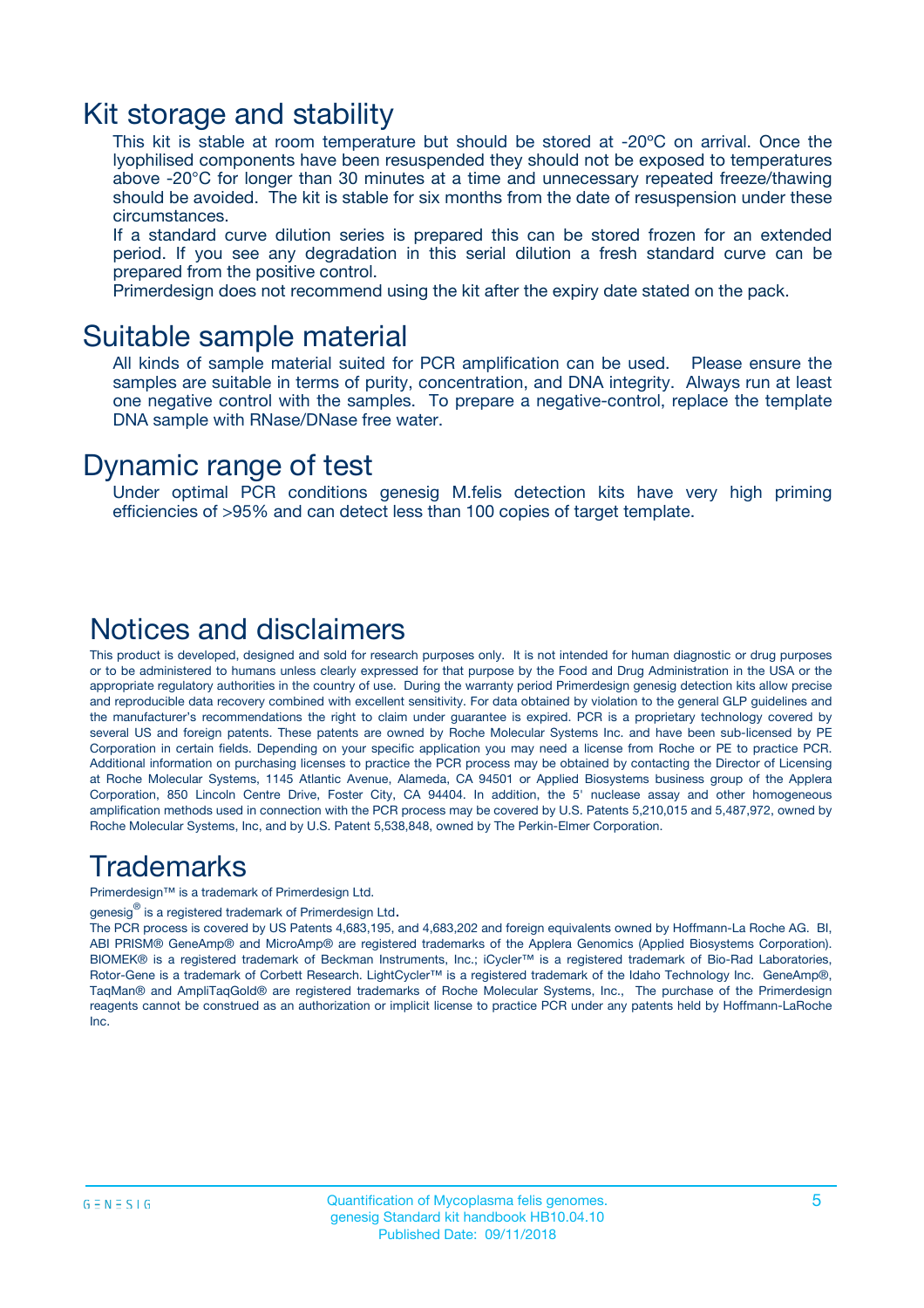# Principles of the test

#### **Real-time PCR**

A M.felis specific primer and probe mix is provided and this can be detected through the FAM channel.

The primer and probe mix provided exploits the so-called TaqMan® principle. During PCR amplification, forward and reverse primers hybridize to the M.felis DNA. A fluorogenic probe is included in the same reaction mixture which consists of a DNA probe labeled with a 5`-dye and a 3`-quencher. During PCR amplification, the probe is cleaved and the reporter dye and quencher are separated. The resulting increase in fluorescence can be detected on a range of qPCR platforms.

#### **Positive control**

For copy number determination and as a positive control for the PCR set up, the kit contains a positive control template. This can be used to generate a standard curve of M.felis copy number / Cq value. Alternatively the positive control can be used at a single dilution where full quantitative analysis of the samples is not required. Each time the kit is used, at least one positive control reaction must be included in the run. A positive result indicates that the primers and probes for detecting the target M.felis gene worked properly in that particular experimental scenario. If a negative result is obtained the test results are invalid and must be repeated. Care should be taken to ensure that the positive control does not contaminate any other kit component which would lead to false-positive results. This can be achieved by handling this component in a Post PCR environment. Care should also be taken to avoid cross-contamination of other samples when adding the positive control to the run. This can be avoided by sealing all other samples and negative controls before pipetting the positive control into the positive control well.

#### **Negative control**

To validate any positive findings a negative control reaction should be included every time the kit is used. For this reaction the RNase/DNase free water should be used instead of template. A negative result indicates that the reagents have not become contaminated while setting up the run.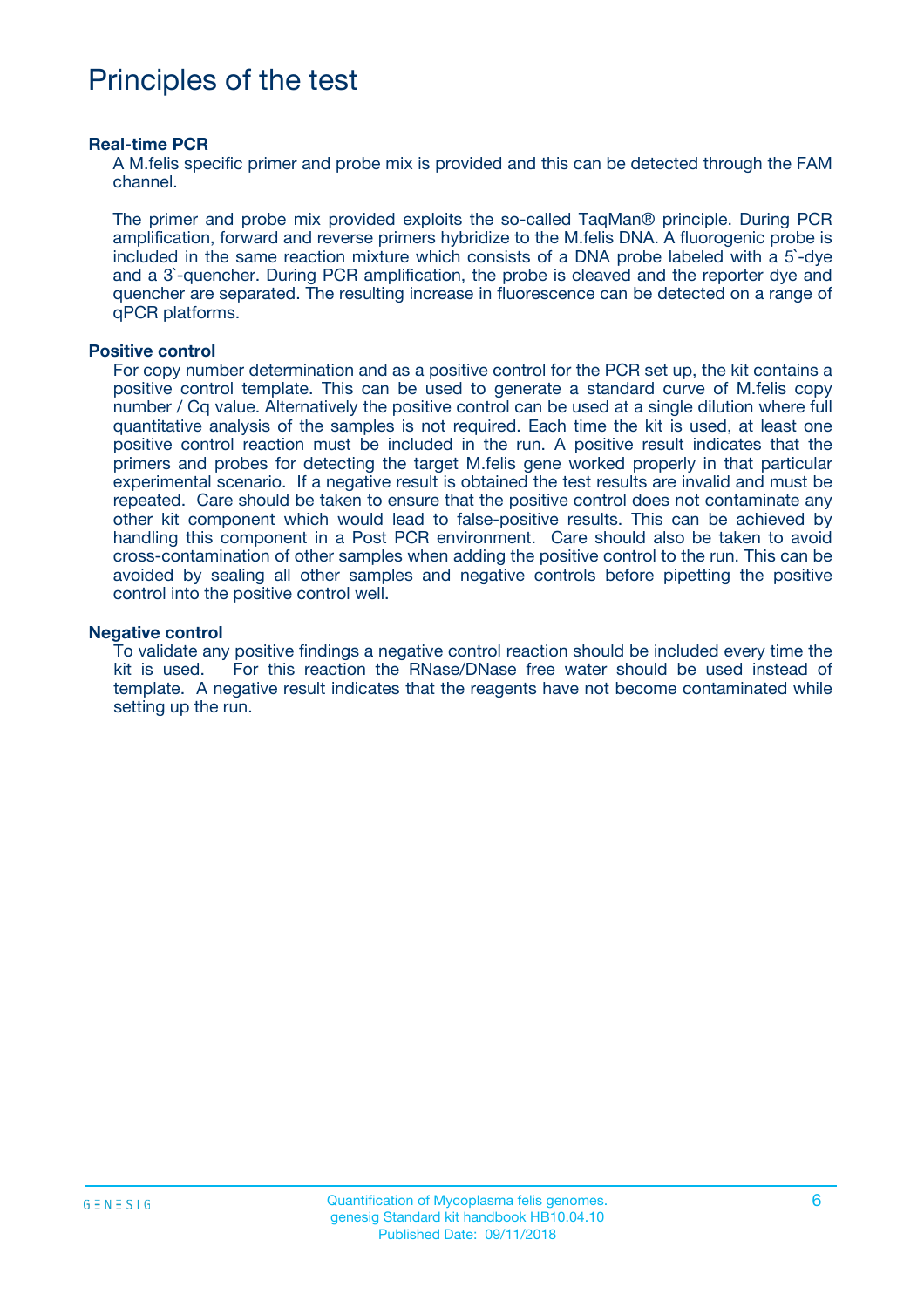### Resuspension protocol

To minimize the risk of contamination with foreign DNA, we recommend that all pipetting be performed in a PCR clean environment. Ideally this would be a designated PCR lab or PCR cabinet. Filter tips are recommended for all pipetting steps.

#### **1. Pulse-spin each tube in a centrifuge before opening.**

This will ensure lyophilised primer and probe mix is in the base of the tube and is not spilt upon opening the tube.

**2. Resuspend the kit components in the RNase/DNase free water supplied, according to the table below.**

To ensure complete resuspension, vortex each tube thoroughly.

| Component - resuspend in water   | <b>Nolume</b> |
|----------------------------------|---------------|
| <b>Pre-PCR pack</b>              |               |
| M.felis primer/probe mix (BROWN) | 165 ul        |

#### **3. Resuspend the positive control template in the template preparation buffer supplied, according to the table below:**

To ensure complete resuspension, vortex the tube thoroughly.

| Component - resuspend in template preparation buffer |        |  |
|------------------------------------------------------|--------|--|
| <b>Post-PCR heat-sealed foil</b>                     |        |  |
| M.felis Positive Control Template (RED) *            | 500 µl |  |

\* This component contains high copy number template and is a VERY significant contamination risk. It must be opened and handled in a separate laboratory environment, away from the other components.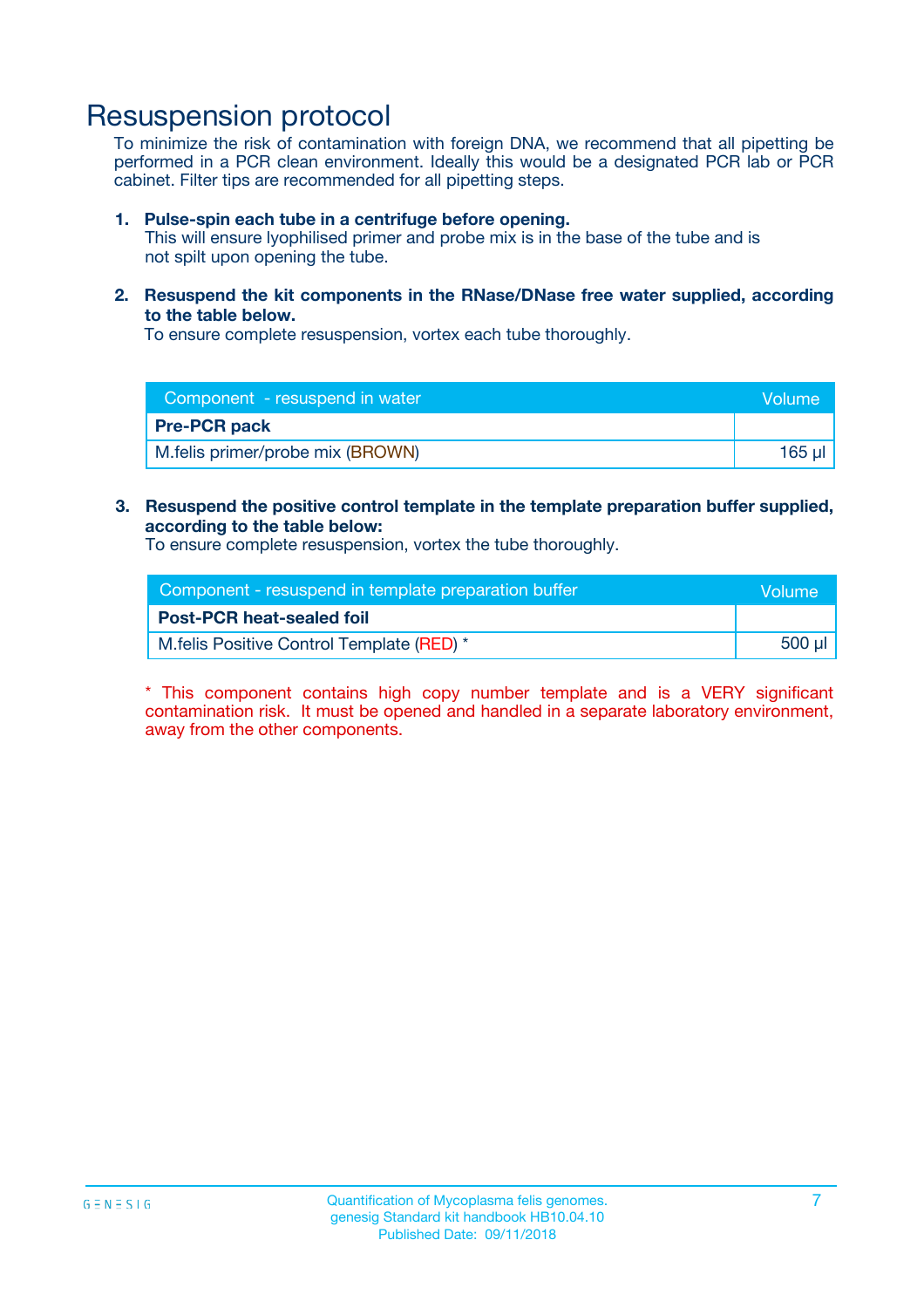# qPCR detection protocol

**1. For each DNA sample prepare a reaction mix according to the table below:** Include sufficient reactions for positive and negative controls.

| Component                                 | Volume           |
|-------------------------------------------|------------------|
| oasig or PrecisionPLUS 2X qPCR Master Mix | 10 $\mu$         |
| M.felis primer/probe mix (BROWN)          | 1 $\mu$          |
| <b>RNase/DNase free water (WHITE)</b>     | $4 \mu$          |
| <b>Final Volume</b>                       | 15 <sub>ul</sub> |

- **2. Pipette 15µl of this mix into each well according to your qPCR experimental plate set up.**
- **3. Prepare DNA templates for each of your samples.**
- **4. Pipette 5µl of DNA template into each well, according to your experimental plate set up.**

For negative control wells use 5µl of RNase/DNase free water. The final volume in each well is 20µl.

**5. If a standard curve is included for quantitative analysis, prepare a reaction mix according to the table below:**

| Component                                 | Volume          |
|-------------------------------------------|-----------------|
| oasig or PrecisionPLUS 2X qPCR Master Mix | 10 µl           |
| M.felis primer/probe mix (BROWN)          | 1 µI            |
| <b>RNase/DNase free water (WHITE)</b>     | $4 \mu$         |
| <b>Final Volume</b>                       | 15 <sub>µ</sub> |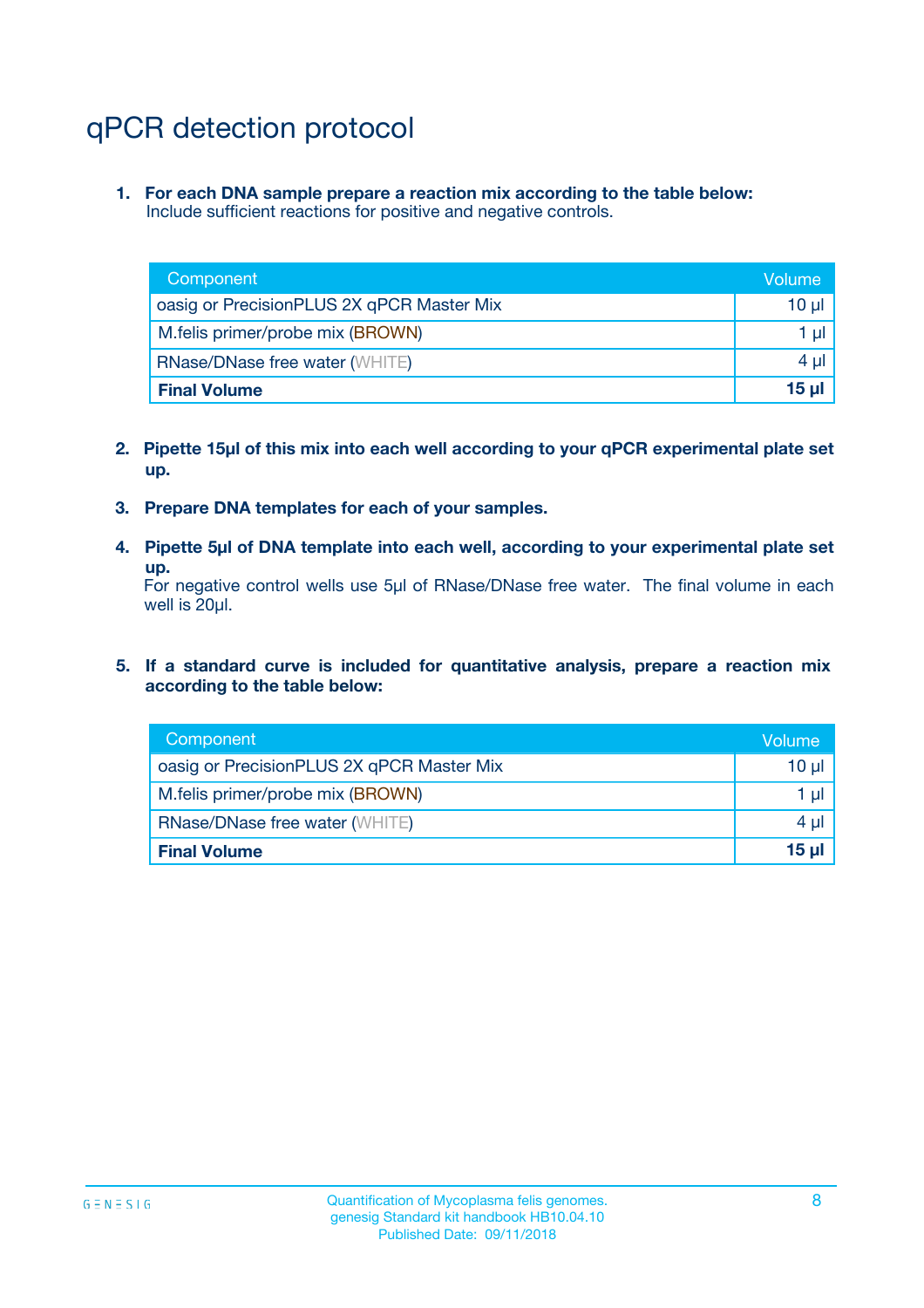### **6. Preparation of a standard curve dilution series.**

- 1) Pipette 90µl of template preparation buffer into 5 tubes and label 2-6
- 2) Pipette 10µl of Positive Control Template (RED) into tube 2
- 3) Vortex thoroughly
- 4) Change pipette tip and pipette 10µl from tube 2 into tube 3
- 5) Vortex thoroughly

Repeat steps 4 and 5 to complete the dilution series

| <b>Standard Curve</b>         | <b>Copy Number</b>     |
|-------------------------------|------------------------|
| Tube 1 Positive control (RED) | $2 \times 10^5$ per µl |
| Tube 2                        | $2 \times 10^4$ per µl |
| Tube 3                        | $2 \times 10^3$ per µl |
| Tube 4                        | $2 \times 10^2$ per µl |
| Tube 5                        | 20 per µl              |
| Tube 6                        | 2 per ul               |

7. Pipette 5µl of standard template into each well for the standard curve according to your experimental plate set up.

The final volume in each well is 20µl.

# qPCR amplification protocol

Amplification conditions using oasig or PrecisionPLUS2X qPCR Master Mix.

|             | <b>Step</b>       | <b>Time</b>     | Temp    |
|-------------|-------------------|-----------------|---------|
|             | Enzyme activation | 2 min           | 95 °C   |
| Cycling x50 | Denaturation      | 10 <sub>s</sub> | 95 $°C$ |
|             | DATA COLLECTION * | 60 s            | 60 °C   |

\* Fluorogenic data should be collected during this step through the FAM channel